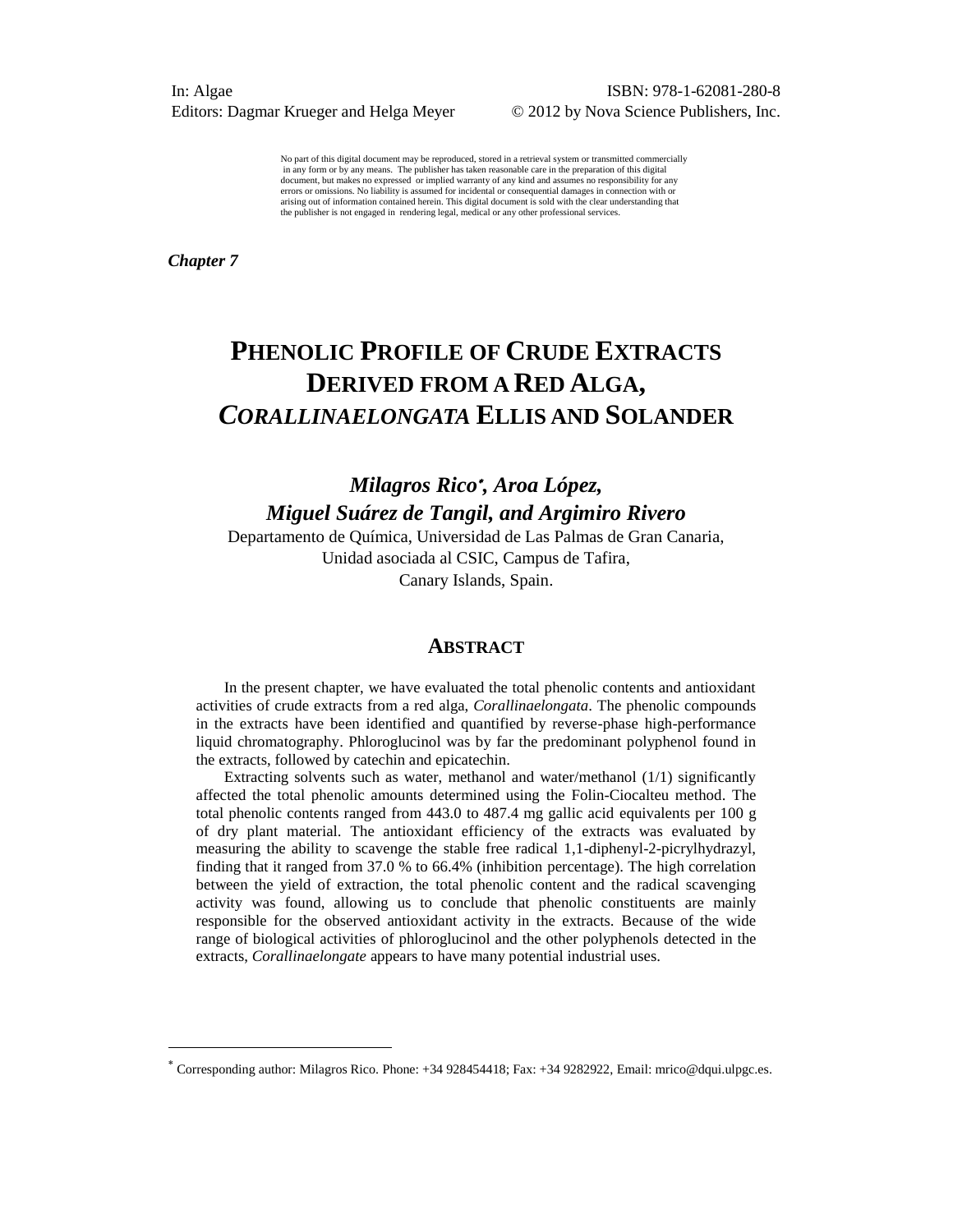# **INTRODUCTION**

Terrestrial and marine plants contain a diverse group of phenolic compounds with the structural requirements of free radical scavengers due to their high reactivity as hydrogen or electron donors and to the ability of polyphenol-derived radicals to stabilize and delocalize unpaired electron (Pietta, 2000, Quideau, Deffieux, Douat-Casassus, Pouysegu, 2011). These compounds have been reported to prevent diseases caused as a result of oxidative stress including cancers, cardiovascular malfunction, cataracts, rheumatism and many other autoimmune diseases besides ageing (Steinmetz and Potter, 1996; Dillar and German, 2000). Therefore, crude extracts of plant materials are increasingly of interest in food and pharmaceutical industries (Southon, 2000).

Seaweeds are considered to be a rich source of phenolic compounds with a number of important biological activities such as phlorotannins, which are polymers of phloroglucinol and constitute an extremely heterogeneous group of molecules (Target and Arnold, 1998; Shibata *et al*., 2002; Nagayama*et al*., 2003; Anh*et al*., 2004; Kang *et al*., 2004; Yu, Hu, Wu and Liu, 2009). The presence of phloroglucinol is associated to algae containing phlorotannins (Koch and Gregson, 1984; Targett, Boettcher, Targett and Vrolijk, 1995; Shibata *et al*., 2004). Phloroglucinol was found to inhibit cell damage induced by radiation through scavenging of reactive oxygen species (Kang *et al*., 2006). Moreover, phloroglucinol showed anti-fouling activity (Lau and Qian, 1997) and therapeutic potential for prevention of chronic inflammation (Kim and Kim, 2010).

Several studies have focused on *Corallinaelongata* algae: with articles on carotenoid composition and xanthophyll regulation in*Corallinaelongata* already published (Esteban *et al*., 2009); proteins such as R-Phycoerythrin (a protein acting as an accessory photosynthetic pigment in red algae and highly important in many biotechnological applications) also having been isolated from *Corallinaelongata* (Rossano*et al*., 2003) and with reported metal concentration and structural changes in *Corallinaelongata* from hydrothermal vents (Couto, Neto and Rodríguez, 2010). A study has also been made to determine the quality (as food) of *Corallinaelongata* and some 11 other macrophytes by recording ingestion, absorption and total growth rates of *Paracentrotuslividus* fed unlimited rations of the alga over a 6*-*month period (Frantzisl and Gremaree, 1992). Despite of low absorption rates, the echinoids fed *C. elongata* showed high growth rates (an index of food quality). However, no information of the phenolic profile of *C. elongata* has been reported to date.

The present chapter focuses on identifying the phenolic profile of *C. elongata* and the relationships between antioxidant activities and the phenolic profile of several extracts derived from *C. elongate*. Differences in the phenolic profiles of the extracts were determined by simultaneous identification and quantification of 14 polyphenols (gallic acid, catechin, epicatechin, rutin, p-coumaric acid, myricetin, quercetin and protocatechuic, vanillic, caffeic, ferulic, chlorogenic, syringic and gentisic acids) using reverse-phase high-performance liquid chromatography with a diode array detector (Lopez, Rico, Rivero and Suarez de Tangil, 2011). Given the importance of phloroglucinol and its widely demonstrated activity and presence in algae, we also determined the amounts of phloroglucinol in the extracts.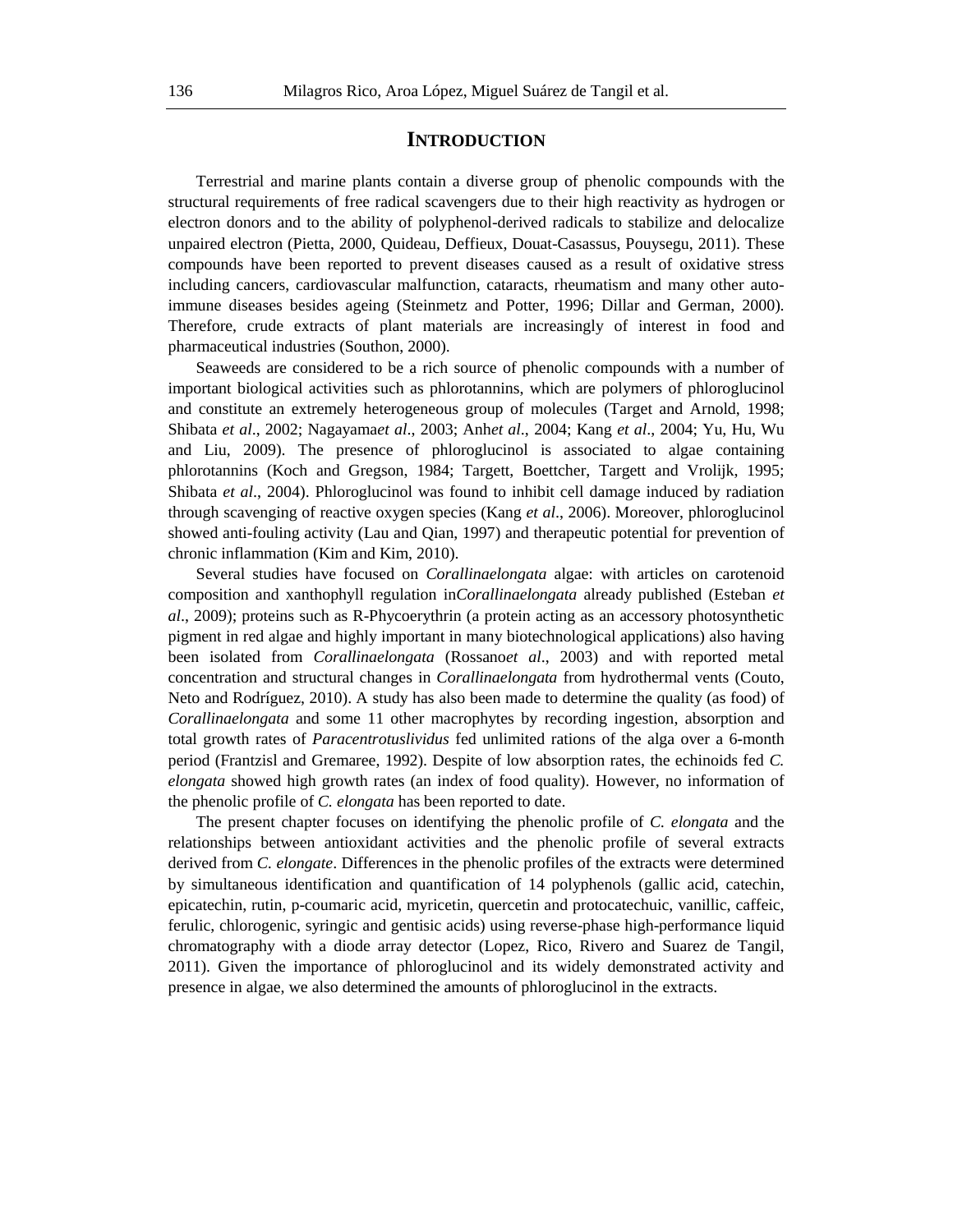# **MATERIALS AND METHODS**

## **Chemicals**

Methanol (of HPLC grade) was obtained from Panreac (Barcelona, Spain). Water was purified on a Milli-Q system from Millipore (Bedford, MA, USA). Formic acid provided by Merck (Darmstadt, Germany) was of analytical quality. Folin-Cicolteau`s phenol reagent, sodium carbonate and 1,1-Diphenyl-2-picrylhydrazyl (DPPH) were from Sigma-Aldrich Chemie (Steinheim, Germany).

Polyphenol standards were purchased as follows: gallic acid, protocatechuic acid, chlorogenic acid, (-) epicatechin, quercetin, myricetin, ferulic acid, *p*-coumaric acid, vanillic acid, syringic acid, (+) catechin, phloroglucinol, from Sigma-Aldrich Chemie (Steinheim, Germany); rutin and gentisic and caffeic acids from Merck (Darmstadt, Germany).

# **Plant Material**

The red alga *C. elongata* was freshly collected from the Canary Islands, Spain, at 0-0.1 m depth between February and March 2009. Soon after collection, the algae were rinsed carefully in fresh seawater and then frozen. The frozen samples were lyophilized, pulverized using a blender (Moulinex, 600 W, France) and were kept in darkness at -20ºC under nitrogen.

#### **Preparation of the Seaweed Extracts**

Dry powders  $(5.0 \text{ g})$  were extracted by stirring at room temperature for 3 h using 1.5 ml acetic acid and 48.5 ml of one of the following solvents: absolute methanol, water, water/methanol (1/1).Each extract was filtered for removal of the alga particles. After centrifugation at 7600 g for 10 min, the supernatant was collected and filtered through 0.45 m filter paper and stored at 4 ºC.

# **Yield Determinations**

Extraction solutions (5 ml) were evaporated, the residues weighed and the amount of extractable substances of each extract expressed as a percentage by weight of the dry alga powder.

# **Determination of Total Phenolic Contents**

The total phenolic content of each extract was estimated using the Folin-Ciocalteu reagent where values were expressed as mg of gallic acid equivalent to 100 gram dry alga powder (Julkunen-Tiitto, 1985). Sample solutions (100  $\mu$ I) were mixed with 8.4 mL of H<sub>2</sub>O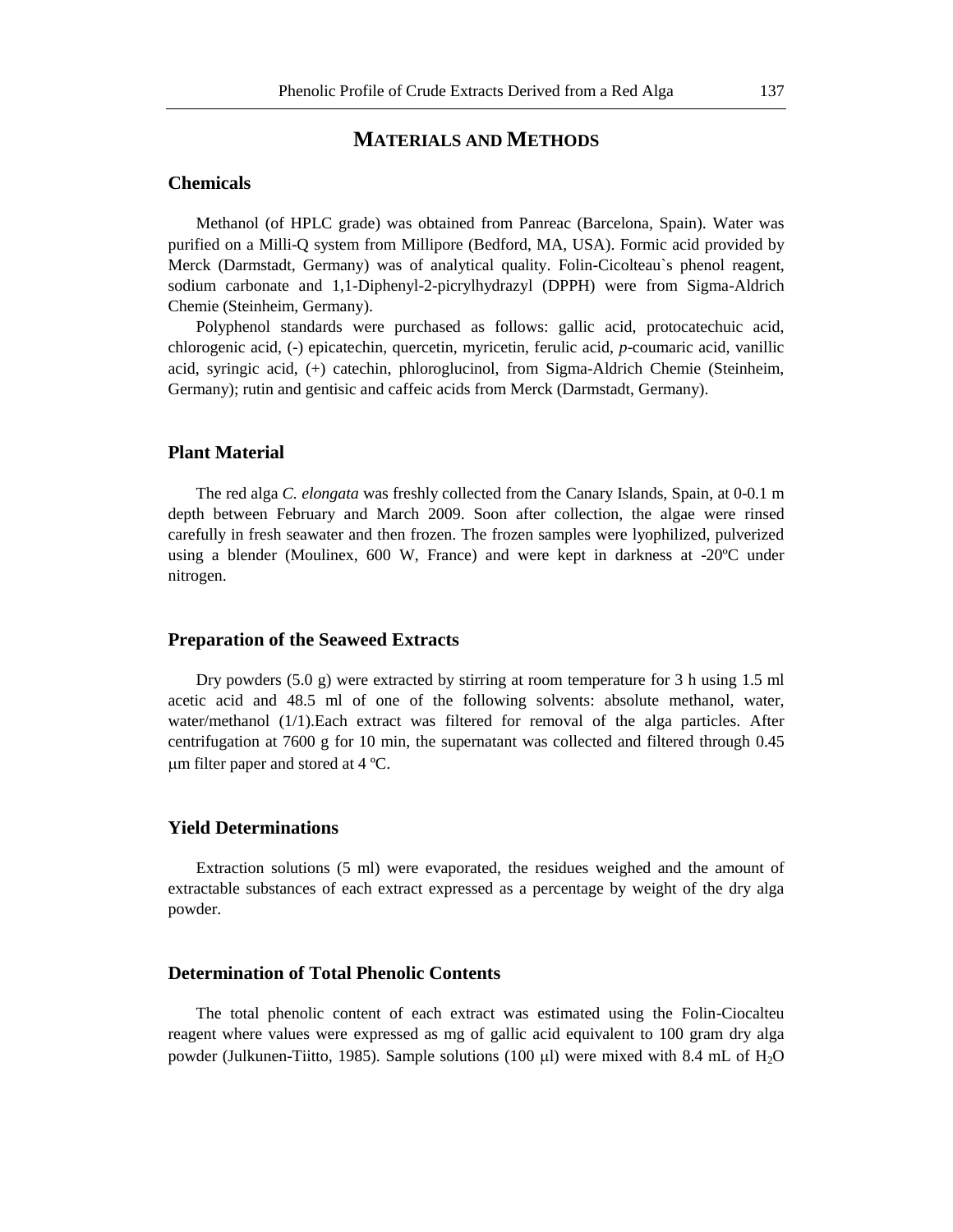and 0.5 ml of Folin-Ciocalteu reagent. One ml of 20 %  $\text{Na}_2\text{CO}_3$  was added. After 1 h incubation in darkness at room temperature, the absorbance was measured at 765 nm using a SHIMADZU 1700 UV-Vis spectrophotometer. The estimation of phenolic compounds was carried out in triplicate, and the results averaged. A calibration curve of gallic acid (ranging from 50 to 900  $\mu$ g/ml) was prepared and the results were determined using the regression equation of the calibration curve ( $y = 0.00029x - 0.00025$ ;  $r^2 = 0.9992$ ).

#### **Free Radical Scavenging Activity on DPPH**

The antioxidant activity was measured in terms of radical scavenging capacity, using the DPPH assay (Chu, Chang and Hsu, 2000). One ml of a methanol solution of 0.1 mM DPPH  $(1,1$ -diphenyl-2-pikryl-hydrazin) was mixed rapidly into the sample solution  $(100 \mu l)$ . The decline in absorbance was recorded at 515 nm against a methanol blank over a period of 16 min. The scavenging activity (%) (RSA) on DPPH radicals was calculated using the equation: RSA = 100 (1-Abs in the presence of sample/Abs in the absence of sample).

# **Determination of the Phenolic Profile Using HPLC**

The dried algae powder (100 mg) was mixed and homogenized using a vortex for 30 s with 0.6 ml of the following: methanol, water and water/methanol (1/1). The mixture was stirred in a rotary shaker for 60 min at room temperature in darkness. After centrifugation at 7000 g for 20 min at  $4^{\circ}$ C, the supernatant was colleted and filtered through a 45  $\mu$ m nylon syringe filter prior to injection. Chromatographic analysis was performed using a Varian ProStar 210 system, equipped with a vacuum de-gasser, binary pump, thermostat column compartment, diode array detector (DAD), a reverse phase Pursuit XRs C18 (250 mm×4.6 mm, 5  $\mu$ m) column and a Pursuit XRs C18 (10 mm×4.6 mm, 5  $\mu$ m) guard column (Varian, Barcelona). The separation of gallic acid, (+) catechin, chlorogenic acid, protocatechuic, gentisic and vanillic acids, (-) epicatechin, ferulic acid, myricetin, caffeic acid, rutin, syringic acid, *p-*coumaric acid and quercetin was carried out using a method previously reported by us (Lopez *et al*., 2011). A gradient system was used involving two mobile phases. Eluent A was water with 0.1% formic acid and eluent B methanol. The flow rate was 1.0 ml/min, and the injection volume was 60  $\mu$ l of crude extracts. The system operated at 27°C. The elution conditions applied were: 0-5 min, 20%B isocratic; 5-30 min, with a linear gradient from 20% to 60% B; 30-35 min, 60%B isocratic; 35-40, with a linear gradient from 60% to 20% B and finally, washing and reconditioning of the column. Simultaneous monitoring was set at 270 nm (gallic acid, protocatechuic acid, (+) catechin, vanillic acid, (-) epicatechin and syringic acid), 324 nm (chlorogenic acid, gentisic acid, caffeic acid, *p-*coumaric acid and ferulic acid) and 373 nm (rutin, myricetin, and quercetin) for quantification. The retention times (RT) were as follows: gallic acid (RT: 5.3 min), protocatechuic (RT: 10.0 min), catechin (RT: 12.7 min), chlorogenic acid (RT: 14.9 min), gentisic acid (RT: 17.1 min), vanillic acid (RT: 17.7 min), epicatechin (RT: 17.9 min), caffeic acid (17.9 min), syringic acid (RT: 18.9 min), coumaric acid (RT: 23.4 min), rutin (RT: 28.1 min), ferulic acid (RT: 24.3 min), myricetin (RT: 30.6 min) and quercetin (RT: 34.6 min). To quantify phloroglucinol in the extracts, five different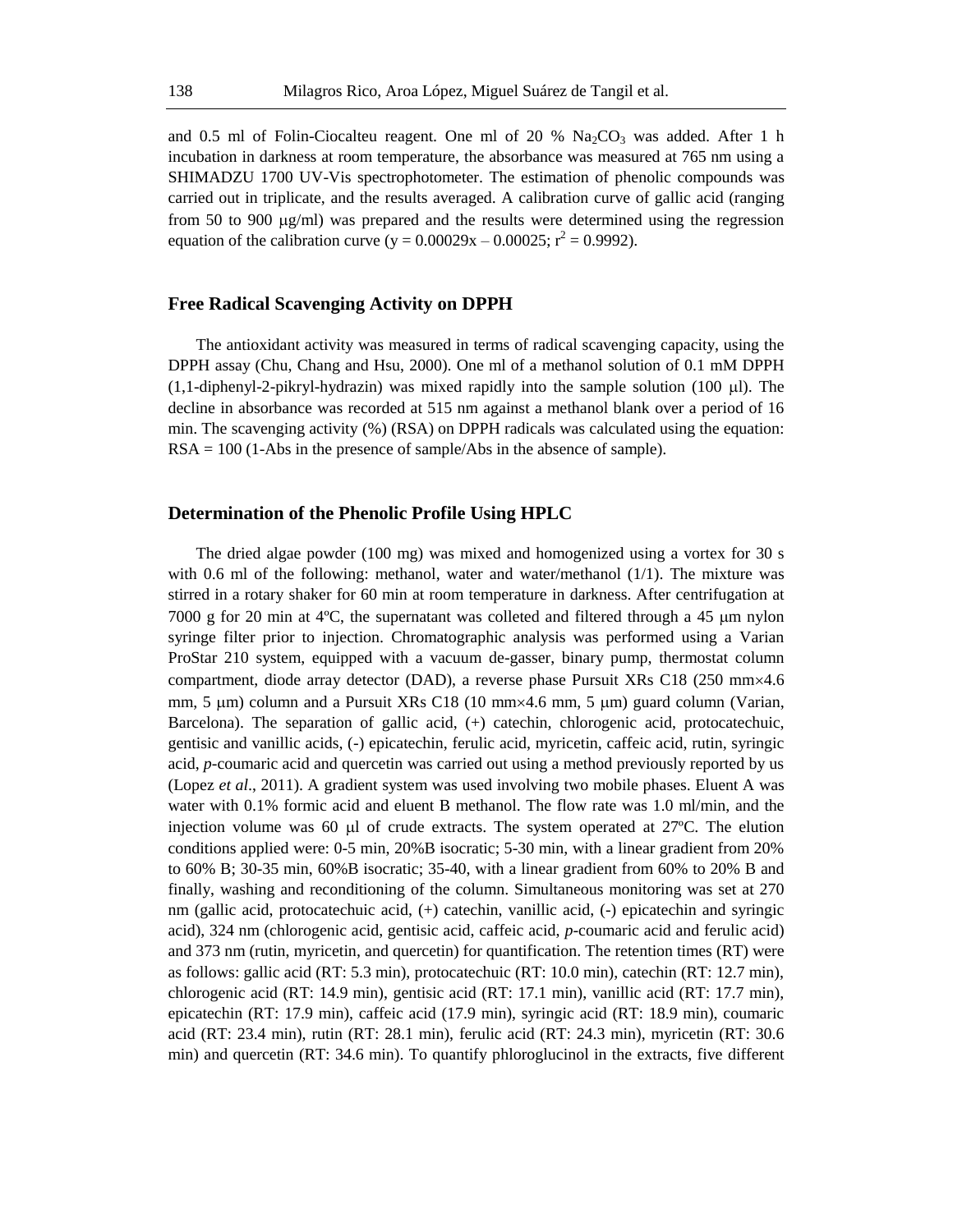solutions containing phloroglucinol with concentrations in the range of  $1.0-200 \mu g/ml$  were injected in triplicate establishing the calibration curve by plotting the peak areas versus the concentration of each solution (y =  $7149.1x + 28800$ ). The gradient elution profile was as follow: 0-5 min, 20% B isocratic; 5-10 min, with a linear gradient from 20% to 60% B; 10-17 min, linear gradient from 60% to 20% B and finally, washing and re-conditioning of the column. Monitoring was set at 266 nm and the retention time was 7.05 min. The limit of detection (LOD) was found to stand at  $0.0014 \mu g/ml$ , with the limit of quantification (LOO) at 0.0046  $\mu$ g/ml and the recovery 98.42  $\pm$  6.92 (%). The injections were performed in duplicate.

# **RESULTS**

#### **Yield**

Solvents such as methanol, ethanol, acetone, chloroform and water have been commonly used for the extraction of phenolics from brown and red algae (Duan, Zhang, Li and Wang, 2006; Yuan and Walsh, 2006). Yields of several extracts derived from *C. elongata* were evaluated as presented in Table 1. The highest yield was obtained using water as solvent (7.95 %) whereas the methanol and aqueous methanol gave similar yields. The results fully align previous studies where extraction yield was found to be strongly dependent on the solvent polarity and extracts prepared with polar solvents were found to give the highest percentages of extractable substances (Hayouni, Abedrabba, Bouix and Hamdi, 2007). As compared to our results, the results of Ganesan, Chandini and Bhaskar (2008) offer lower yields of crude methanol extracts of three red seaweeds (5.01 %, 3.98 % and 2.85 %).

# **Table 1. The effects of different solvents on the yield, the total phenolic content (TPC) and the radical scavenging activities (RSA) in** *Corallinaelongata* **algae extracts**

| Solvent        | Yield <sup>a</sup> | $TPC^{a,b}$      | RSA <sup>a,c</sup> |
|----------------|--------------------|------------------|--------------------|
| Water          | $7.95 \pm 0.21$    | $487.4 \pm 0.87$ | $66.4 \pm 0.73$    |
| Water methanol | $6.52 \pm 0.22$    | $464.2 \pm 1.52$ | $57.5 \pm 0.82$    |
| Methanol       | $6.29 \pm 0.25$    | $443.0 \pm 4.01$ | $37.0 + 0.47$      |

 $a<sup>a</sup>$  Means  $\pm$  standard deviation of three measurements.

<sup>b</sup> Values are expressed as mg gallic acid equivalents per 100 gram of dry alga power.

<sup>c</sup> Values are expressed as % inhibition.

## **Total Phenolic Contents**

From the results shown in Table 1, it is evident that the recovery of phenolic compounds was dependent on the solvent used and its polarity. The order of TPC from high to low was: water  $(487.4)$  > water/methanol  $(464.2)$  > methanol  $(443.0)$ . Similar findings were also reported by Kuda, Tsunekawa, Goto and Araki(2005). Our results in Table 1 show high correlation between the total extractable content and the total phenolic content, in line with previously published results (Chew, Lim, Omar, Khoo, 2008).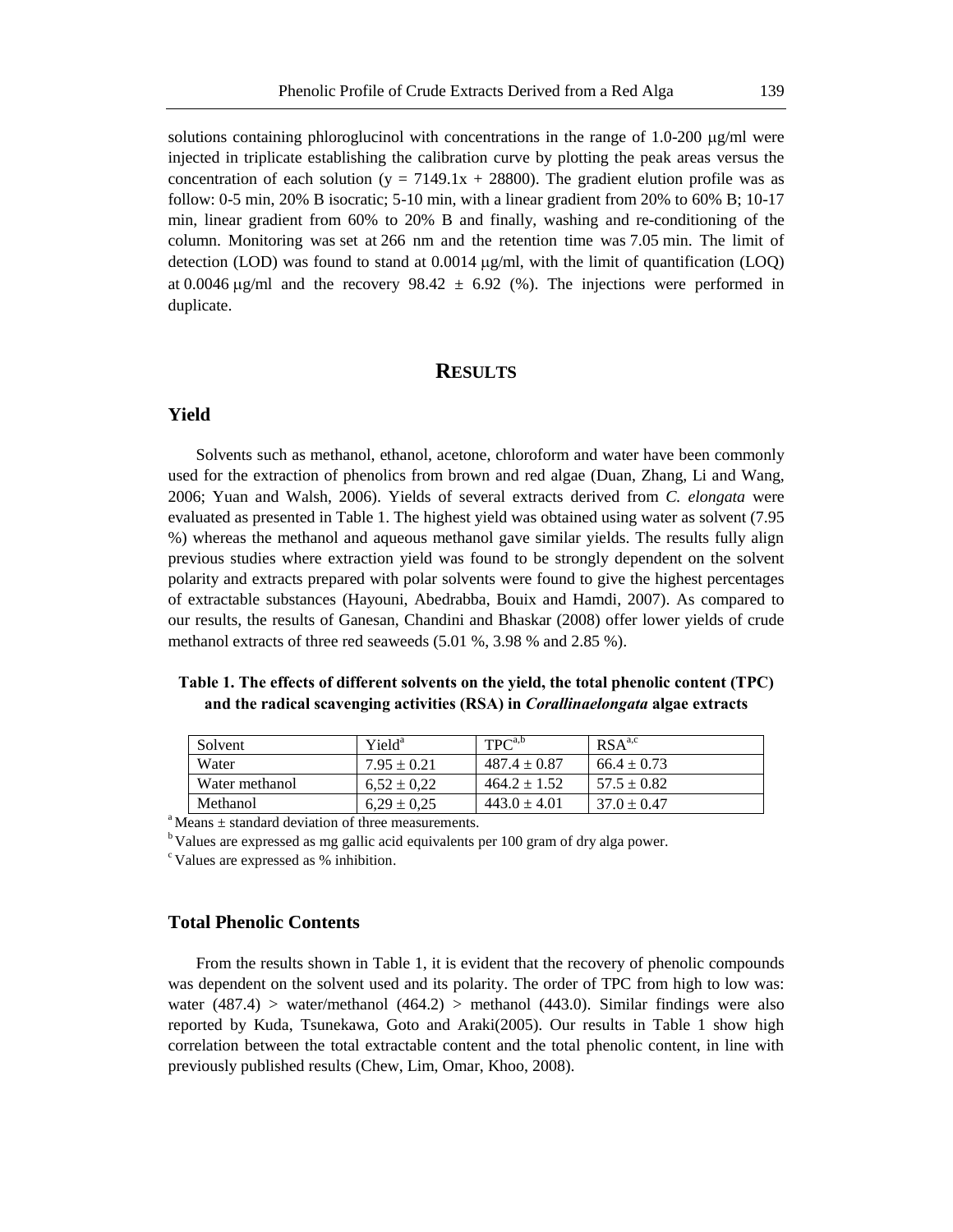Earlier research investigations with respect to the crude methanol extracts of three different brown seaweeds gave a total phenolic content of under 290 mg gallic acid equivalents per 100 g seaweed on a dry weight basis (Chandini, Ganesan and Bhaskar, 2008), values inferior to those found here.

# **The DPPH Radical-Scavenging Activity**

The order of the radical-scavenging activity in the extracts from high to low was: water  $>$ water/methanol > methanol (Table 1). The higher extraction yield corresponds to the higher antioxidant activity. The water extract showed the highest amount of total phenolic compounds (487.4) and the strongest DPPH radical scavenging activity (66.4%), whereas the methanol extract gave the lowest activity (37.0). A high correlation was found between TPC and RSA. The present findings corroborate well with earlier studies on algae extracts where it was concluded that high levels of total phenolic contents gave high RSA values indicating that phenolic compounds were the major constituents contributing to the DPPH scavenging activities of the extracts (Duan*et al*., 2006; Chew *et al*., 2008; Yangthong, Hutadilok-Towatana, Phromkunthong, 2009).

|                                                           | Solvent               |                                                   |                   |  |
|-----------------------------------------------------------|-----------------------|---------------------------------------------------|-------------------|--|
| Compounds                                                 | Method <sup>a</sup>   | Water/methanol <sup>a</sup><br>Water <sup>a</sup> |                   |  |
|                                                           | $^{\rm b}$ µg / 100 g | $b$ <sub>µg</sub> / 100 g                         | $^{b}$ µg / 100 g |  |
| Gallic acid                                               | $643.5 \pm 16.94$     | $426.4 \pm 36.96$                                 | $1700 \pm 119.1$  |  |
| Protocatechuic                                            | $573.5 \pm 11.68$     | $752.4 \pm 70.37$                                 | $704.8 \pm 21.6$  |  |
| Catechin                                                  | $3518 \pm 5.208$      | $3699 \pm 246.2$                                  | $4444 \pm 125.6$  |  |
| Vanillic acid                                             | $630.3 \pm 37.59$     | $558.2 \pm 29.22$                                 | $1121 \pm 12.19$  |  |
| Epicatechin                                               | $1794 \pm 99.21$      | $1474 \pm 82.69$                                  | $7349 \pm 697.8$  |  |
| Syringic acid                                             | $809.9 \pm 70.83$     | $769.3 \pm 17.02$                                 | $987.2 \pm 98.82$ |  |
| Chlorogenic acid                                          | $1102 \pm 43.78$      | $1068 \pm 35.91$                                  | $1058 \pm 17.19$  |  |
| Gentisic acid                                             | $1069 \pm 80.32$      | $1110 \pm 54.91$                                  | $1003 \pm 21.08$  |  |
| Caffeic acid                                              | $374.3 \pm 40.77$     | $387.5 \pm 35.40$                                 | $409.0 \pm 37.38$ |  |
| Coumaric acid                                             | $435.3 \pm 42.34$     | $412.9 \pm 11.01$                                 | $471.6 \pm 28.07$ |  |
| Ferulic acid                                              | $638.5 \pm 7.663$     | $623.1 \pm 16.64$                                 | $696.8 \pm 4.70$  |  |
| Rutin                                                     | $501.4 \pm 46.66$     | $440.7 \pm 26.29$                                 | $566.3 \pm 33.83$ |  |
| Quercetin                                                 | $nd^c$                | $nd^c$                                            | $nd^c$            |  |
| Phloroglucinol                                            | $nd^c$                | $17,64 \pm 110.0$                                 | $24,82 \pm 70.04$ |  |
| Total amount of phenolics (mg per 100g of dry alga power) |                       |                                                   |                   |  |
| <b>Sum</b>                                                | 13.18                 | 30.50                                             | 46.46             |  |
| Sum - phloroglucinol                                      | 13.18                 | 12.89                                             | 21.64             |  |

**Table 2. Polyphenol amounts in extracts derived from** *Corallinaelongata***algae determined by HPLC**

 $\alpha$ <sup>a</sup> Means  $\pm$  standard deviation of three measurements.

 $\frac{b}{\mu}$   $\mu$ g / 100 g indicates per 100 gram of dry algae powder.

<sup>c</sup> nd indicates not detected.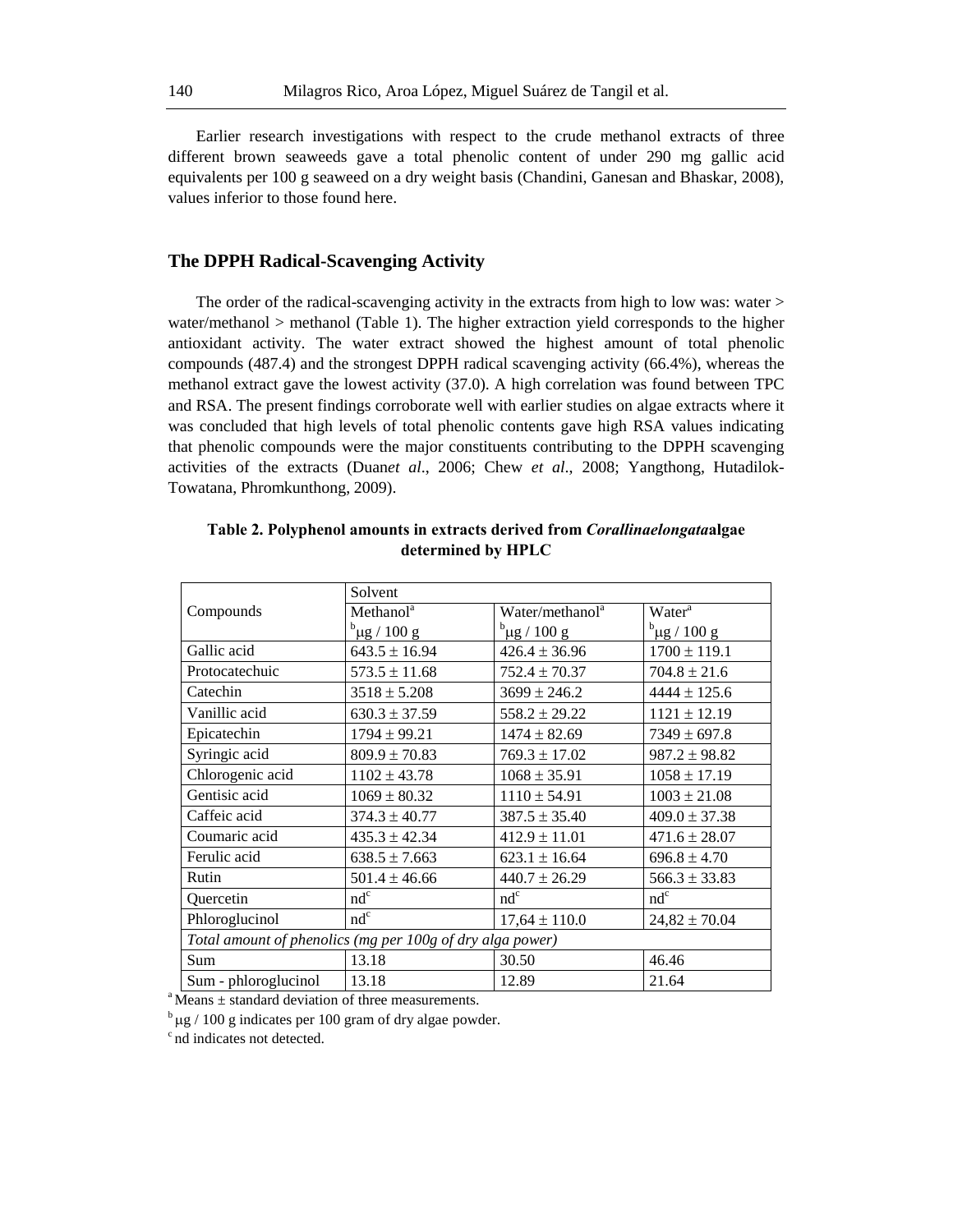## **The Determination of Phenolic Profile by HPLC**

Each extract showed the presence of all the standards with the exceptions of quercetin, which was not to be detected (Table 2). In this analysis, phloroglucinol was by far the predominant polyphenol in the water and water/methanol extracts (24.8 and 17.6 mg per 100 gram dry alga respectively), although it was not to be detected in the methanol extract. Significant amounts of catechin and epicatechin were detected in all the extracts. As compared to our results, Onofrejová*et al*. (2010) reported lower amounts of protocatechuic, *p*coumaric, vanillic, caffeic and chlorogenic acids extracted from *in vitro* culture of two freshwater algae and from food products of marine macroalgae. High correlation was found between the total phenolic content calculated as the sums of the quantified by HPLC polyphenols (Table 2) and the radical scavenging activity. It must be noted that this high correlation depends strongly on the amount of phloroglucinol. As a general rule, the water gave higher contents of each polyphenol than the other solvents, thereby explaining why the water extract showed higher RSA.

### **CONCLUSION**

Several reports have convincingly shown a close relationship between antioxidant activity and total phenolic content in algae extracts and in other plant materials, concluding that phenolic compounds are responsible for antioxidant activity (Duan*et al*., 2006; Chew *et al.*, 2008; Alothman, Bhat and Karim, 2009).

Chemical assays based on the removal of stable DPPH free radicals have been shown to indicate the presence of reductive compounds in terms of hydrogen donation capacity under test conditions. The radical scavenging activity of the extracts increased when the total phenolic content increased. These findings indicated that phenolic compounds are the main microconstituents contributing to the antioxidant activity of the algal extracts.

The results of the present work indicate that extracts of *Corallina elongate* algae can be used as a source of phloroglucinol. Phloroglucinol has been reported to be an inhibitory of *Hydroideselegans* larval settlement and the growth of certain marine bacteria, the two mechanisms that have been suggested to explain the antifouling effects of natural compounds (Lau and Qian, 1997). Therefore, aqueous extracts of *Corallinaelongata* can be used as an easy and accessible antifouling agent in coastal areas. In addition, phloroglucinol was found to have many biotechnological applications in food science and therapy (Kang *et al*., 2004; Kang *et al*., 2006; Kim and Kim, 2010).

#### **ACKNOWLEDGMENTS**

Financial support was given by the Caja Insular de Ahorros de Canarias and is hereby acknowledged. The authors would like to thank Miss Begoña Rocha Sosa for providing algae.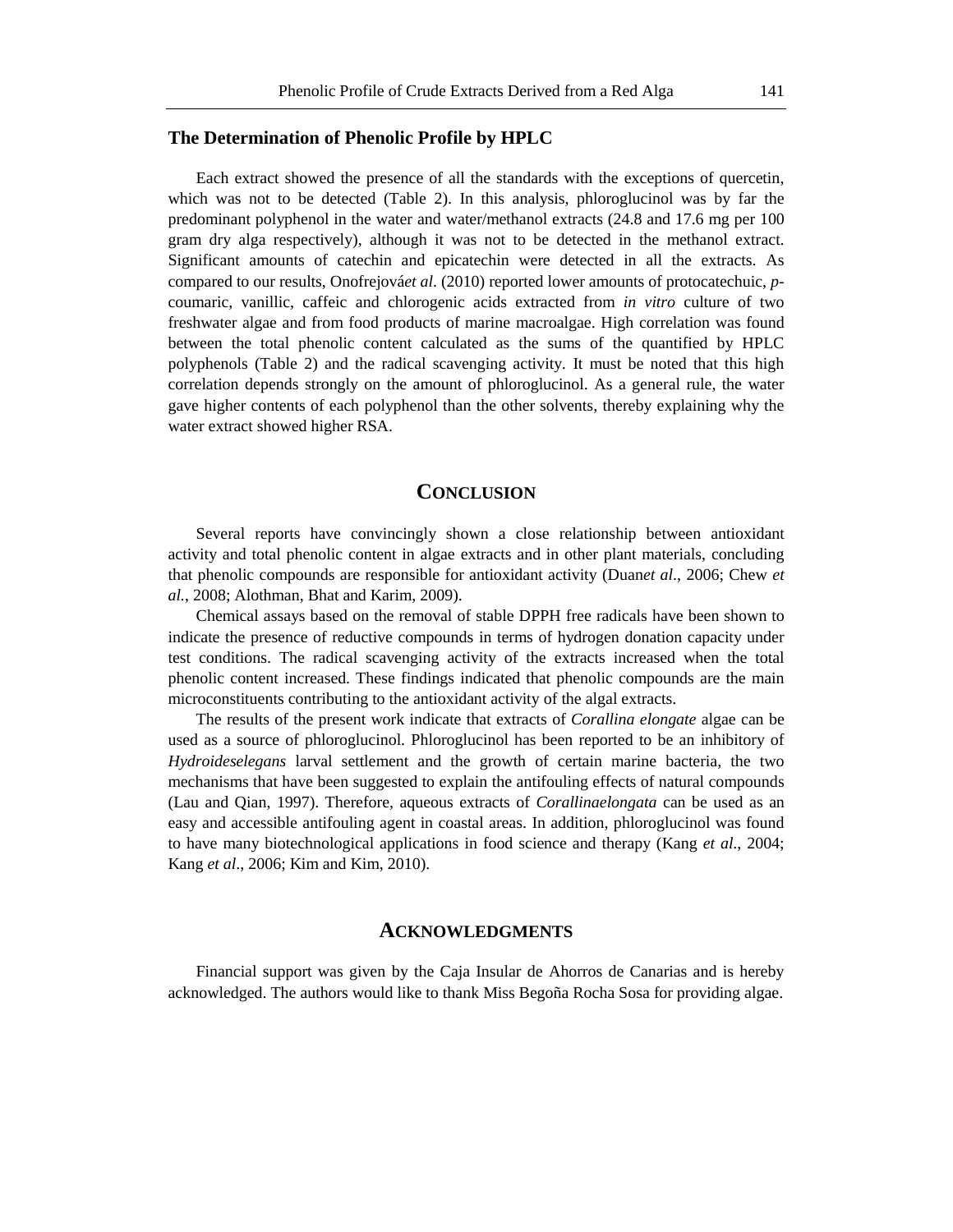## **REFERENCES**

- Ahn, MJ; Yoon, KD; Min, SY; Lee, JS; Kim, JH; Kim, TG; Kim, SH; Kim, NG; Huh, H and Kim, JW. Inhibition of HIV-1 reverse transcriptase and protease and protease by phlorotannins from the brown algae Ecklonia cava. *Biological and Pharmaceutical Bulletin*, 2004, 27, 544–547.
- Alothman, M; Bhat, R and Karim, AA. Antioxidant capacity and phenolic content of selected tropical fruits from Malaysia, extracted with different solvents. *Food Chemistry*, 2009, 115, 785-788.
- Chandini, SK; Ganesan, P. and Bhaskar, N. In vitro antioxidant activities of three selected brown seaweeds of India. *Food Chemistry*, 2008, 107, 707-713.
- Chew, YL; Lim, YY; Omar, M. andKhoo, KS. Antioxidant activity of three edible seaweeds from two areas in South East Asia. *Food Science and Technology*, 2008, 41, 1067-1072.
- Chu, YH; Chang, CL and Hsu, HF. Flavonoid content of several vegetables and their antioxidant activity. *Journal of the Science of Food and Agriculture*, 2000, 80, 561-566.
- Couto, RO; Neto, AI and Rodriguez, AS. Metal concentration and structural changes in *Corallina elongate* from hydrothermal vents. *Marine Pollution Bulletin*, 2010, 60, 509- 514.
- Dillard, CJ and German, JB. Phytochemicals: nutraceuticals and human health. *Journal of the Science of Food and Agriculture*, 2000, 80, 1744-1756.
- Duan X-J; Zhang, W-W; Li X-M and Wang, B-G. Evaluation of antioxidant property of extract and fractions obtained from a red alga, *Polysiphoniaurceolata*. *Food Chemistry*, 2006, 95, 37-43.
- Esteban, R; Martinez, B; Fernandez-Marin, B; Becerril, JM and Garcia-Plazaola, JI. Carotenoid composition in Rhodophyta: insights into xanthophyll regulation in *Corallina elongate. European Journal of Phycology*, 2009, 44, 221–230.
- Frantzisl, A andGremaree, A. Ingestion, absorption, and growth rates of *Paracentrotuslividus*(Echinodermata: Echinoidea) fed different macrophytes. *Marine Ecology Progress Series*, 1992, 95, 169-183**.**
- Ganesan, P; Chandini, SK and Bhaskar, N. Antioxidant properties of metanol extract and its solvent fractions obtained from selected Indian red seaweeds. *Bioresource Technology*, 2008, 99, 2717-2723.
- Hayouni, EA; Abedrabba, M; Bouix, M and Hamdi, M. The effects of solvents and extraction method on the phenolic contents and biological activities *in vitro* of Tunisian *Quercuscoccifera*L. and *Juniperusphoenicea* L. fruit extracts. *Food Chemistry*, 2007, 105, 267-273.
- Julkunen-Tiitto, R. Phenolic constituents on the leaves of northern willows: methods for the analysis of certain phenolics. *Journal of Agricultural and Food Chemistry*, 1985, 330, 213-217.
- Kang, KA; Lee, KH; Chae, S; Zhang, R; Jung, MS; Ham, YM; Baik, JS; Lee, NH. and Hyun, JW. Cytoprotective effect of phloroglucinol on oxidative stress induced cell damage via catalase activation. *Journal of Cellular Biochemistry*, 2006, 97, 609-620.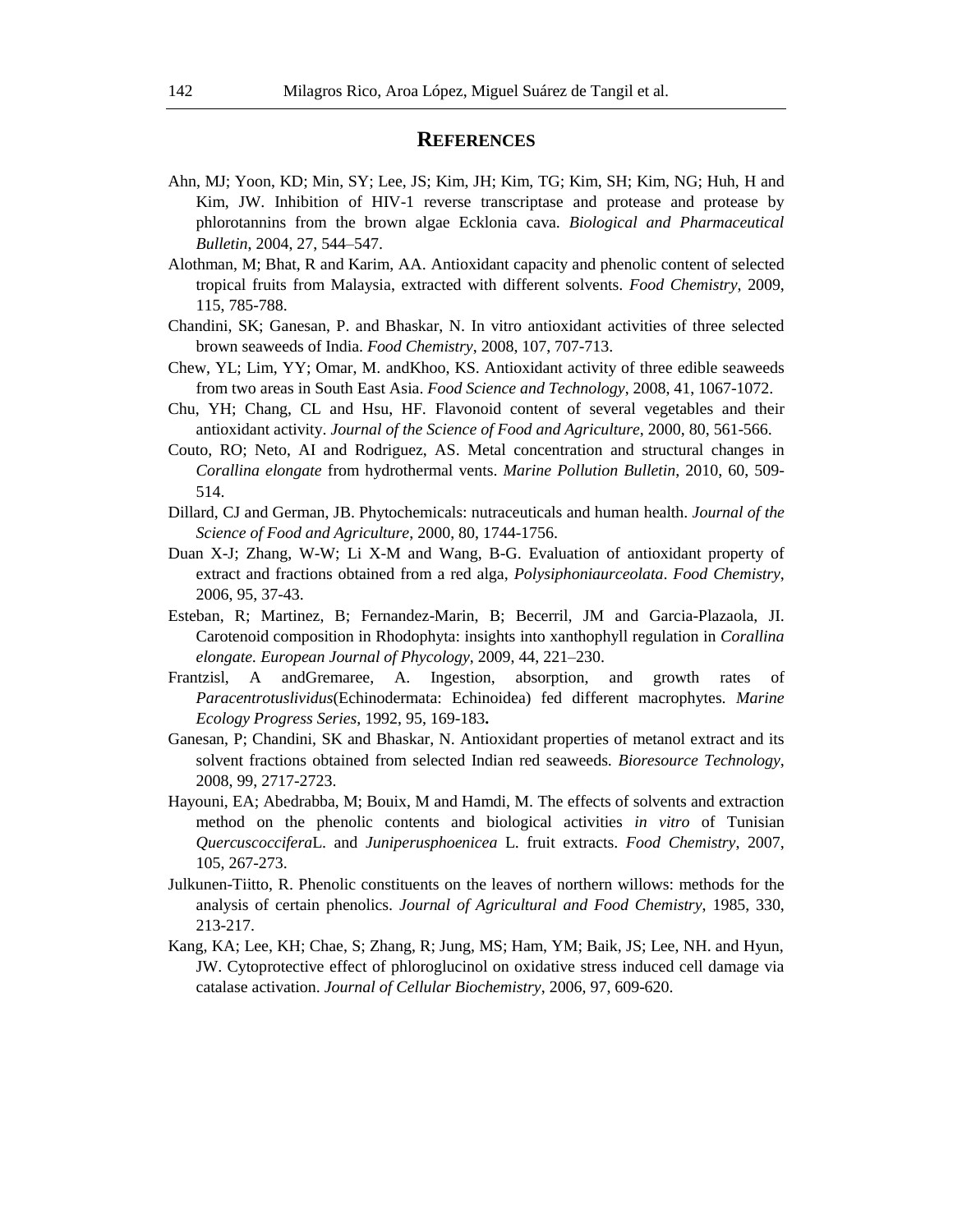- Kang, HS; Chung, HY; Kim, JY; Son, BW; Jung, HA. and Choi, JS. Inhibitory phlorotannins from the edible brown alga Eckloniastolonifera on total reactive oxygen species (ROS) generation. *Archives Pharmacal Research*, 2004, 27, 194–198.
- Kim, M-M. and Kim, S-K. Effect of phloroglucinol on oxidative stress and inflammation. *Food and Chemical Toxicology*, 2010, 48, 2925-2933.
- Koch, M and Gregson, RP. Brominated phlorethols and nonhalogenatedphlorotannins from the brown alga *Cystophoracongesta*. *Phytochemistry*, 1984, 23, 2633-2637.
- Kuda, T; Tsunekawa, M; Goto, H. and Araki, Y. Antioxidant properties of four edible algae harvested in the Noto Peninsula, Japan. *Journal of Food Composition and Analysis*, 2005, 18, 625-633.
- Lau, SCK. and Qian, P-Y.Phlorotannins and related compounds as larval settlement inhibitors of the tube-building polychaeteHydroides*elegans. Marine Ecology Progress Series*, 1997, 159, 219-227*.*
- Lopez, A; Rico, M; Rivero, A. and Suarez-Tangil, M. The effects of solvents on the phenolic contents and antioxidant activity of *Stypocaulonscoparium* algae extracts. *Food Chemistry*, 2011, 125, 1104–1109.
- Nagayama, K; Shibata, T; Fujimoto, K; Honjo, T. and Nakamura, T. Algicidal effect of phlorotannins from the brown alga Eckloniakurome on red tide microalgae. *Aquaculture*, 2003, 218, 601-611.
- Onofrejova, L; Vasickova, J; Klejdus, B; Stratil, P; Misurcova, L; Kracmar, S; Kopecky, J. andVacek, J. Bioactive phenols in algae: the application of pressurized-liquid and solidphase extraction techniques. *Journal of Pharmaceutical and Biomedical Analysis*, 2010, 51, 464-470.
- Pietta P-G. Flavonoids as antioxidants. *Journal of Natural Products*, 2000, 63, 1035-1042.
- Quideau, S ; Deffieux, D ; Douat-Casassus, C ; Pouysegu, L. Plant Polyphenols: Chemical Properties, Biological Activities, and Síntesis. *AngewanteChemie International Edition,* 2011, 50, 586-621.
- Rossano, R; Uungaro, N; D'ambrosio, A; Liuzii, GM. and Riccio, P. Extracting and purifying R-phycoerythrin from Mediterranean red algae *Corallinaelongata* Ellis and Solander. *Journal of Biotechnology*, 2003, 101, 289-/293.
- Shibata, T; Fujimoto, K; Nagayama, K; Yamaguchi, K. and Nakamura, T. Inhibitory activity of brown algal phlorotannins against hyaluronidase. *International Journal of Food Science and Technology*, 2002, 37, 703–709.
- Shibata, T; Kawaguchi, S; Hama, Y; Inagaki, M; Yamaguchi, K. and Nakamura, T. Local and chemical distribution of phlorotannins in brown algae. *Journal of Applied Phycology*, 2004, 16**,** 291-296.
- Steinmetz, KA. and Potter, JD. Vegetable, fruit and cancer epidemiology. *Cancer Causes and Control*, 1996, 2, 325-351.
- Southon, S. Increased fruit and vegetable consumption within the EU: Potential health benefits. *Food Research International*, 2000, 33, 211-217.
- Targett, NM. and Arnold, TM. Predicting the effects of brown algal phlorotannins on marine herbivores in tropical and temperate oceans. *Journal of Phycology*, 1998, 36, 195-205

.